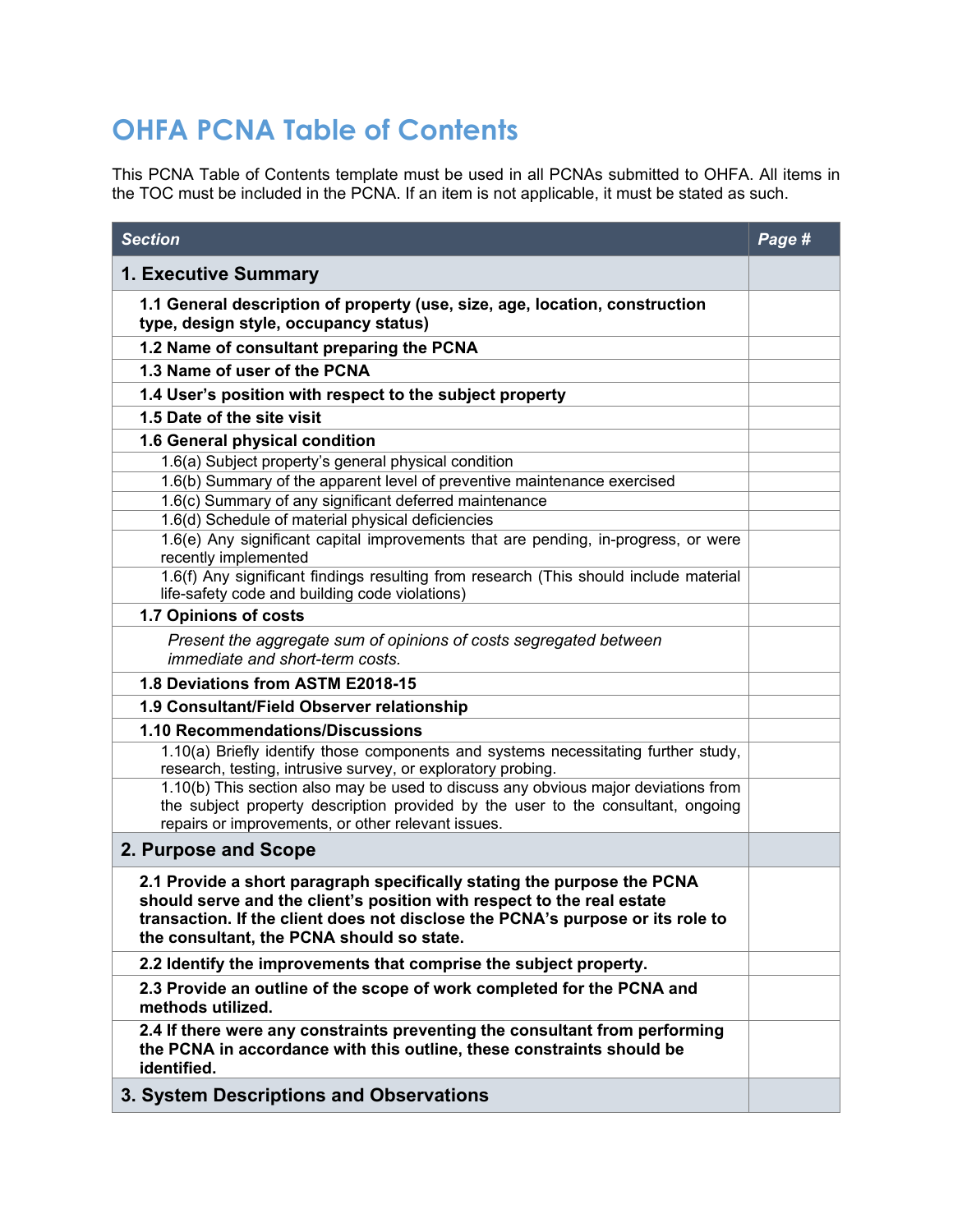| For each major building system listed in the OHFA EUL Table, provide a brief<br>description of each system and its components and observed physical deficiencies,<br>if any. Please notate with corresponding numbers listed in the EUL Table. Include                                                                                                                                                                                                           |  |
|------------------------------------------------------------------------------------------------------------------------------------------------------------------------------------------------------------------------------------------------------------------------------------------------------------------------------------------------------------------------------------------------------------------------------------------------------------------|--|
| both:<br>The item's Estimated Useful Life (based on the OHFA EUL table) and<br>$\bullet$<br>Remaining Useful Life; and                                                                                                                                                                                                                                                                                                                                           |  |
| The item's current physical condition, stated as "good", "fair", or "poor".<br>$\bullet$                                                                                                                                                                                                                                                                                                                                                                         |  |
| This list should not be considered all-inclusive. Conversely, some items may not be<br>applicable to the subject property and should be noted as such.                                                                                                                                                                                                                                                                                                           |  |
| 4. Document Reviews and Interviews                                                                                                                                                                                                                                                                                                                                                                                                                               |  |
| Identify any material information relating to physical deficiencies of the subject<br>property resulting from the review of documents and interviews conducted.                                                                                                                                                                                                                                                                                                  |  |
| <b>5. Additional Considerations</b>                                                                                                                                                                                                                                                                                                                                                                                                                              |  |
| Identify any material additional considerations or out of scope considerations that<br>are included in the PCNA. This may include:                                                                                                                                                                                                                                                                                                                               |  |
| Capital improvements, enhancements, or upgrades to building components,<br>$\bullet$<br>systems, or finishes; and/or                                                                                                                                                                                                                                                                                                                                             |  |
| Improvements, capital expenditures, repairs, maintenance and other activities<br>$\bullet$<br>that are or may be required at a future date, except as needed in the review<br>of short term and long term needs; and/or<br>Environmental considerations, such as mold, asbestos, or lead-based paint.<br>$\bullet$                                                                                                                                               |  |
| <b>6. Opinions of Costs</b>                                                                                                                                                                                                                                                                                                                                                                                                                                      |  |
| 6.1 Identification of material physical deficiencies and suggested remedies,                                                                                                                                                                                                                                                                                                                                                                                     |  |
| including opinions of costs.                                                                                                                                                                                                                                                                                                                                                                                                                                     |  |
| For each material physical deficiency, the consultant should provide a<br>suggested remedy, which may include recommending further research or<br>testing, or both, if appropriate in the consultant's opinion.                                                                                                                                                                                                                                                  |  |
| Opinions of costs should be provided for material physical deficiencies and not<br>for repairs or improvements that could be classified as: (1) cosmetic or<br>decorative; (2) part or parcel of a building renovation program (3) tenant<br>improvements/finishes; (4) enhancements to reposition the subject property in<br>the marketplace; (5) for warranty transfer purposes; or (6) routine or normal<br>preventive maintenance, or a combination thereof. |  |
| Identify all Immediate Repairs as occurring in year zero and project the<br>expected reserve requirements necessary for at least the following 20 years of<br>operations.                                                                                                                                                                                                                                                                                        |  |
| 6.1(a) Immediate Costs (table)                                                                                                                                                                                                                                                                                                                                                                                                                                   |  |
| Identify each material physical deficiency, suggested remedy, and opinion of<br>cost.                                                                                                                                                                                                                                                                                                                                                                            |  |
| 6.1(b) Short-term Costs (table)                                                                                                                                                                                                                                                                                                                                                                                                                                  |  |
| Identify each material physical deficiency, suggested remedy, and opinion of<br>cost.                                                                                                                                                                                                                                                                                                                                                                            |  |
| 6.1(c) Replacement Reserves/Ongoing Physical Needs (table)                                                                                                                                                                                                                                                                                                                                                                                                       |  |